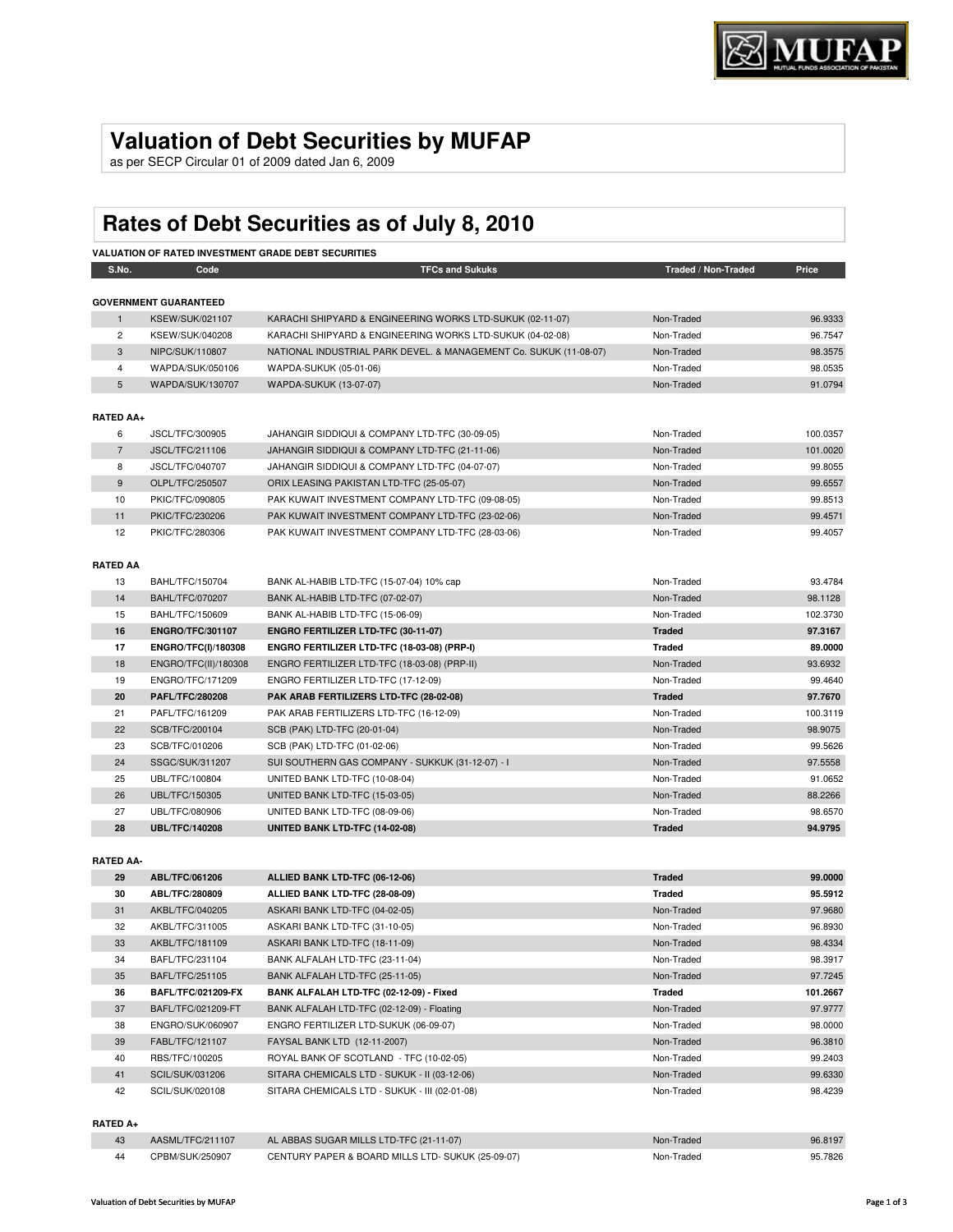

| 45 | EIBL/TFC/150307        | ESCORTS INVESTMENT BANK LTD-TFC (15-03-07)                          | Non-Traded    | 99.1542 |
|----|------------------------|---------------------------------------------------------------------|---------------|---------|
| 46 | FRSCL(A)/TFC/170107    | FINANCIAL REC'BLES SEC'ZATION CO. LTD-TFC CLASS "A"                 | Non-Traded    | 97.3943 |
| 47 | FRSCL(B)/TFC/170107    | FINANCIAL REC'BLES SEC'ZATION CO. LTD-TFC CLASS "B"                 | Non-Traded    | 97.3943 |
| 48 | HBFC/SUK/080508        | HOUSE BUILDING FINANCE CORPORATION LTD - SUKUK (08-05-08)           | Non-Traded    | 95.2953 |
| 49 | IGIBL/TFC/110706       | IGI INV. BANK LTD-TFC (FIRST INT'I INV. BANK LTD. - TFC) (11-07-06) | Non-Traded    | 99.3640 |
| 50 | KASBS/TFC/270607       | KASB SECURITIES LTD- TFC (27-06-07)                                 | Non-Traded    | 97.5468 |
| 51 | <b>NIB/TFC/050308</b>  | <b>NIB BANK LTD-TFC (05-03-08)</b>                                  | <b>Traded</b> | 96.0006 |
| 52 | PACE/TFC/150208        | PACE (PAKISTAN) LTD-TFC (15-02-08)                                  | Non-Traded    | 97.3433 |
| 53 | PMCL/TFC/310506        | PAKISTAN MOBILE COMMUNICATION LTD-TFC (31-05-06)                    | Non-Traded    | 98.6355 |
| 54 | PMCL/TFC/011007        | PAKISTAN MOBILE COMMUNICATION LTD-TFC (01-10-07)                    | Non-Traded    | 98.4692 |
| 55 | <b>PMCL/TFC/281008</b> | PAKISTAN MOBILE COMMUNICATION LTD-TFC (28-10-08)                    | <b>Traded</b> | 84.0000 |
| 56 | PEL/SUK/280907         | PEL-SUKUK (28-09-07)                                                | Non-Traded    | 98.0151 |
| 57 | PEL/SUK/300608         | PEL-SUKUK (30-06-08)                                                | Non-Traded    | 92.1678 |
| 58 | SNBL/TFC/050505        | SONERI BANK LTD-TFC (05-05-05)                                      | Non-Traded    | 96.2110 |
|    |                        |                                                                     |               |         |

#### **RATED A**

I

| 59 | AZLC/TFC/050907    | ALZAMIN LEASING CORPORATION LTD-TFC (05-09-07) | Non-Traded | 99.7054 |
|----|--------------------|------------------------------------------------|------------|---------|
| 60 | AZLM/TFC/120508    | AL-ZAMIN LEASING MODARABA LTD-TFC (12-05-08)   | Non-Traded | 96.8321 |
| 61 | AML/SUK/210108     | AMTEX LTD.-SUKUK (21-01-08)                    | Non-Traded | 94.4225 |
| 62 | EBL/SUK/080908     | EDEN BUILDERS LTD. - SUKUK (08-09-08)          | Non-Traded | 95.6350 |
| 63 | JDWS/SUK/190608    | JDW SUGAR MILLS LTD. SUKUK (19-06-08)          | Non-Traded | 93.6201 |
| 64 | JDWS/TFC/230608    | JDW SUGAR MILLS LTD. TFC (23-06-08)            | Non-Traded | 93.5838 |
| 65 | OPTI/TFC/101007    | OPTIMUS LTD - TFC (10-10-07)                   | Non-Traded | 96.1460 |
| 66 | OLPL/SUK/300607    | ORIX LEASING PAKISTAN LTD-SUKUK (30-06-07)     | Non-Traded | 96.6490 |
| 67 | OLPL/TFC/150108    | ORIX LEASING PAKISTAN LTD-TFC (15-01-08)       | Non-Traded | 95.7577 |
| 68 | TRAKKER/TFC/150907 | <b>TRAKKER (15-09-07) - PPTFC</b>              | Non-Traded | 99.1617 |
| 69 | WTL/TFC/281106     | WORLDCALL TELECOM LTD.TFC (28-11-06)           | Non-Traded | 98.2223 |
| 70 | WTL/TFC/071008     | WORLDCALL TELECOM LTD-TFC (07-10-08)           | Non-Traded | 95.0127 |

### **RATED A-**

| AVH/TFC/300409   | AVARI HOTELS-TFC (30-04-09)                | Non-Traded | 93.3268 |
|------------------|--------------------------------------------|------------|---------|
| KASHF/TFC/051107 | KASHAF FOUNDATION - TFC (05-11-07)         | Non-Traded | 99.8199 |
| SSML/SUK/270907  | SHAHMURAD SUGAR MILLS LTD-SUKUK (27-09-07) | Non-Traded | 95.2971 |

#### **RATED BBB+**

| 74 | BRRGM/TFC/070708 | BRR GUARDIAN MODARABA (07-07-08)          | Non-Traded | 87.4345 |
|----|------------------|-------------------------------------------|------------|---------|
| 75 | QTML/SUK/260908  | QUETTA TEXTILE MILLS LTD-SUKUK (26-09-08) | Non-Traded | 83.1175 |
| 76 | SEARL/TFC/090306 | SEARLE PAKISTAN LTD-TFC (09-03-06)        | Non-Traded | 97.6458 |
| 77 | SMEL/TFC/160708  | SME LEASING LTD-TFC (16-07-08)            | Non-Traded | 96.5975 |

#### **RATED BBB**

|                   | TELE/TFC/270505  | TELECARD LTD-TFC (27-05-05)              | Non-Traded | 90.0646 |  |  |
|-------------------|------------------|------------------------------------------|------------|---------|--|--|
| 78                | TRIBL/TFC/151105 | TRUST INVESTMENT BANK LTD-TFC (15-11-05) | Non-Traded | 98,5783 |  |  |
| 79                | TRIBL/TFC/040708 | TRUST INVESTMENT BANK LTD-TFC (04-07-08) | Non-Traded | 90.2510 |  |  |
|                   |                  |                                          |            |         |  |  |
| <b>RATED BBB-</b> |                  |                                          |            |         |  |  |

| 80 | PAFL/TFC/140108 | AGRITECH LTD-TFC (14-01-08)   | Traded<br>Non-i | 84.1364 |
|----|-----------------|-------------------------------|-----------------|---------|
| 81 | PAFL/SUK/060808 | AGRITECH LTD-SUKUK (06-08-08) | Non-Traded      | 1.461   |

#### **VALUATION OF RATED NON-INVESTMENT GRADE DEBT SECURITIES**

| S.No.          | Code             | <b>TFCs and Sukuks</b>                                  | Traded / Non-Traded | Price   |
|----------------|------------------|---------------------------------------------------------|---------------------|---------|
| $4 * *$        | FDIBL/TFC/110907 | FIRST DAWOOD INVESTMENT BANK LTD. TFC (11-09-07)        | Non-Traded          | 70.9689 |
| $\overline{2}$ | GLL/TFC/040708   | GRAYS LEASING LTD. - TFC (04-07-08)                     | Non-Traded          | 75,0000 |
| $3***$         | SPLC/TFC/130308  | SAUDI PAK LEASING COMPANY LTD-TFC (13-03-08)            | Non-Traded          | 72.7827 |
| $\overline{4}$ | SLCL/SUK/010607  | SECURITY LEASING CORPORATION LTD-SUKKUK (01-06-07) - I  | Non-Traded          | 75,0000 |
| .b             | SLCL/SUK/190907  | SECURITY LEASING CORPORATION LTD-SUKKUK (19-09-07) - II | Non-Traded          | 75,0000 |

#### **VALUATION OF NON-RATED INVESTMENT GRADE DEBT SECURITIES**

| S.No. | Code            | <b>TFCs and Sukuks</b>             | Traded / Non-Traded | Price   |
|-------|-----------------|------------------------------------|---------------------|---------|
|       | DAWH/SUK/180907 | DAWOOD HERCULES-SUKUK (18-09-07)   | Non-Traded          | 98.0720 |
|       | SEL/SUK/160707  | SITARA ENERGY LTD-SUKUK (16-07-07) | Non-Traded          | 98.3228 |